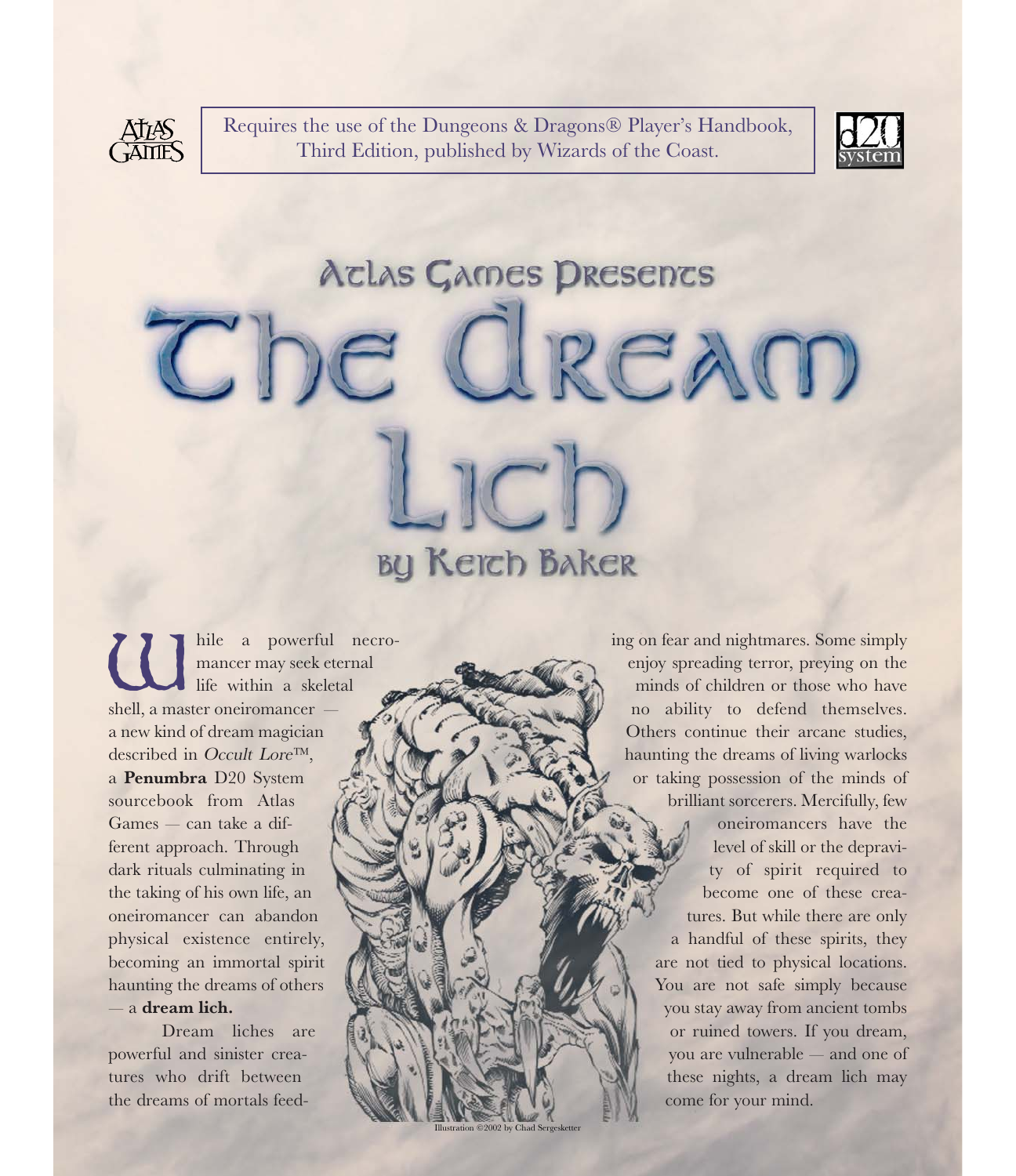## NEW CREATURE TEMPLATE: dream Lich

In its natural form a dream lich appears as a spectral caricature of its former self, its body twisted by the evil desires of its spirit. However, the appearance of the creature is governed by its imagination and it will typically shift its appearance to cause maximum fear or confusion.

More terrible than its twisted form is the dream lich's ability to steal the dream points of another creature traveling inside a dream. Normally, the ways in which the dream environment changes and events occur are dictated by the whims of the dreaming mind. But if someone enters the dreams of another, becoming a lucid dreamer, he can attempt to impose his own will on the dream world, performing impossible feats or altering the dream reality itself. The discipline and force of character required to perform these feats are counted in dream points. The dream lich's physical attack can drain the lucid dreamer's dream points, giving it even more corrupt power over the dream and everyone in it.

"Dream lich" is a template that can be added to any creature that possesses at least eight oneiromancer levels. The creature's type changes to "incorporeal undead." It uses all of the base creature's statistics and special abilities except as noted here.

**Hit Dice:** Increase to d12.

**Speed:** Same as base creature.

**AC:** A dream lich receives a +5 deflection bonus to its armor class.

**Attacks:** Same as base creature. Even though the dream lich is incorporeal, in a dream its blows cause pain as if they were solid.

**Damage:** Same as base creature.

**Special Attacks:** A dream lich possesses all of the special attacks of the base creature, plus those listed below:

Dream Point Drain (Su): Any creature struck by the physical attack of a dream lich must make a Will save (DC 20) or lose 2d6 dream points. The dream lich gains the points that are lost. If a lucid dreamer loses all of his dream points in this manner, his dream self is slain, and he suffers twice the usual death penalties when he wakes up.

Nocturnal Possession (Su): If a dream lich can locate and kill the self-image of the individual whose dream it currently inhabits, the victim and the dream lich must make an opposed Will saving throw. If the victim wins this contest, he wakes as normal. But if the lich wins the roll, it suppresses the mind of the victim and assumes control of its body. A wish or miracle can put an end to this possession; the only other way to break this control is to enter the dreams of the victim — who is effectively sleepwalking for as long as the lich remains in control — and hunt down and defeat the lich.

If a dream lich remains in possession of an individual for more than one day for every two points of Wisdom possessed by its victim, the victim's soul is driven out of the body. At this point, if the dream lich is defeated the victim's body falls into a coma. The only way to restore the spirit to the body at this point is to use wish, limited wish, miracle, raise dead, or resurrection.

**Special Qualities:** A dream lich possesses all of the special qualities of the base creature, plus those listed below:

Alter Self (Su): The appearance of a dream lich is simply a manifestation of the spirit's imagination. It can shift its form at will as per the spell alter self, and this effect has an unlimited duration. While the spirit is incorporeal by nature, it can conceal this fact within a dream; it can assume a solid appearance, although this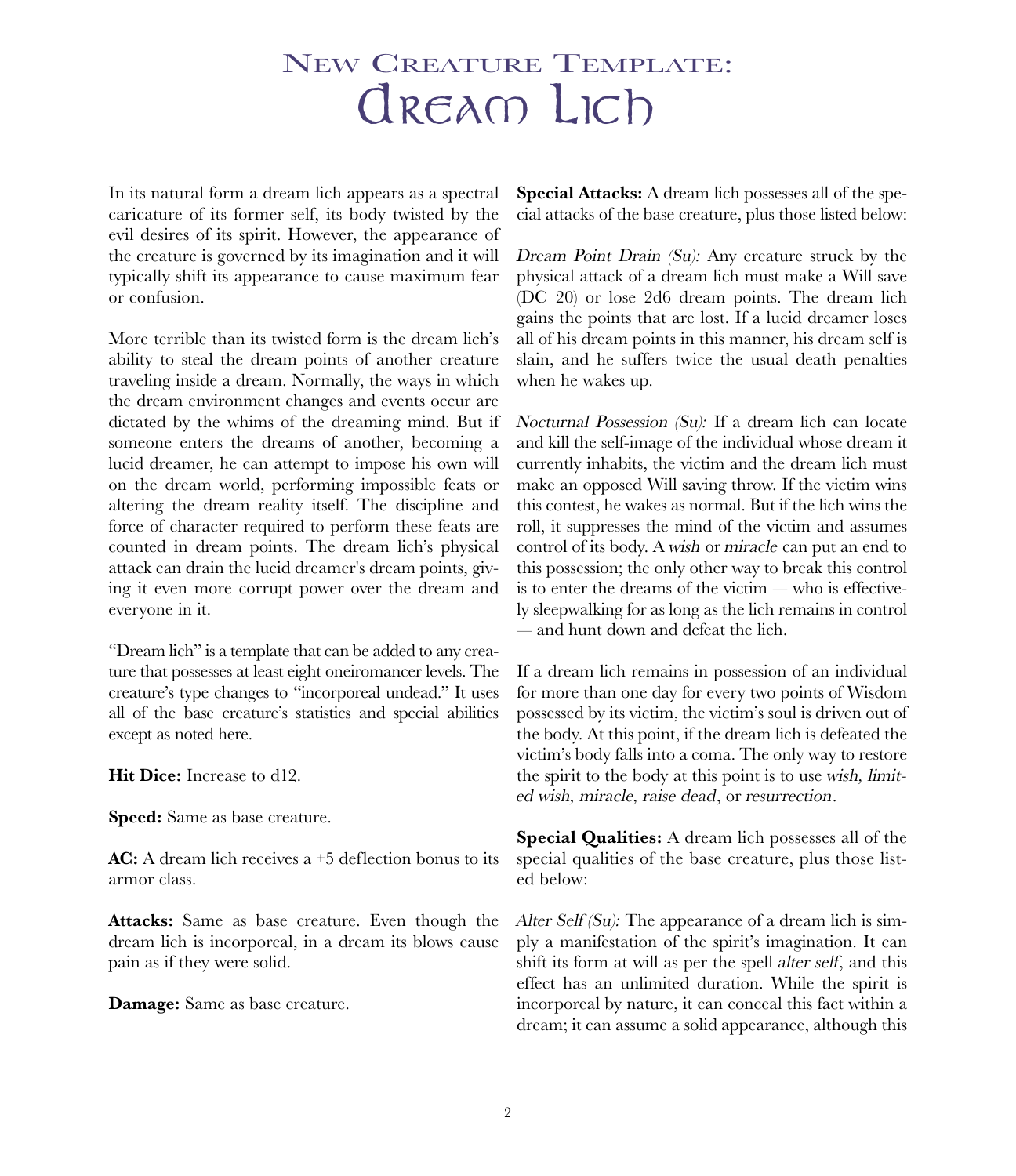illusion will be broken when someone attempts to touch the creature.

Dream Points: For every hit die or level possessed by the base creature, a dream lich possesses a number of dream points equal to eight plus its Wisdom modifier. So a dream lich with a total of 14 character levels and a Wisdom score of 18 would possess 168 dream points. It can expend these points at the usual rate (two per turn, plus one for every rank of Lucid Dreaming possessed by the creature). Of course, if it has ten oneiromancer levels, it may expend any or all of its dream points in a single turn.

Incorporeal: A dream lich can only be harmed by other incorporeal creatures, +1 or better magical weapons, or magic, with a 50% chance to ignore any damage from a corporeal source. It can pass through solid objects at will, and its attacks pass through armor. It always moves silently.

Regeneration: A dream lich is only partially real. Its belief in itself is so strong that it can recover from any sort of injury, given time. It recovers two points of damage each round, and can regenerate lost limbs. This can even restore damage inflicted through use of the Stream of Consciousness oneiromancer ability; Stream of Consciousness is the only way the dream lich can regain dream points, other than through its Dream Point Drain ability, since it never wakes up). The only type of damage that can actually kill a dream lich is the effect of an oneiric bolt spell, and this damage can still be regenerated unless it actually kills the creature. While it can only be killed by *oneiric bolt* damage, reducing a dream lich to zero hit points will cause the creature to be ejected from the dream it is currently inhabiting, and into that of the creature nearest its previous host in the real world.

Spells: A dream lich can cast any spells that it could while alive. It recovers its full complement of spells every 24 hours of subjective dream time.

Turn Resistance (Ex): A dream lich has +4 Turn Resistance.

Undead: As an undead creature, a dream lich is immune to mind-influencing effects, poison, sleep magical effects, paralysis, stunning, and disease. It is not subject to critical hits, subdual damage, energy drain, or death from massive damage.

**Saves:** Same as base creature.

**Abilities:** A dream lich gains a +2 bonus to its Intelligence, Wisdom, and Charisma. Being undead, it has no Constitution score.

**Skills:** A dream lich receives a +4 natural bonus to Disguise, Hide, Listen, Lucid Dreaming, Search, Sense Motive, and Spot checks.

**Feats:** Same as base creature.

**Climate/Terrain:** Any dream

**Organization:** Solitary

**Challenge Rating:** Same as base creature +2

**Alignment:** Any evil

**Treasure:** A dream lich does not collect wealth or material goods, but it may carry transient magical objects.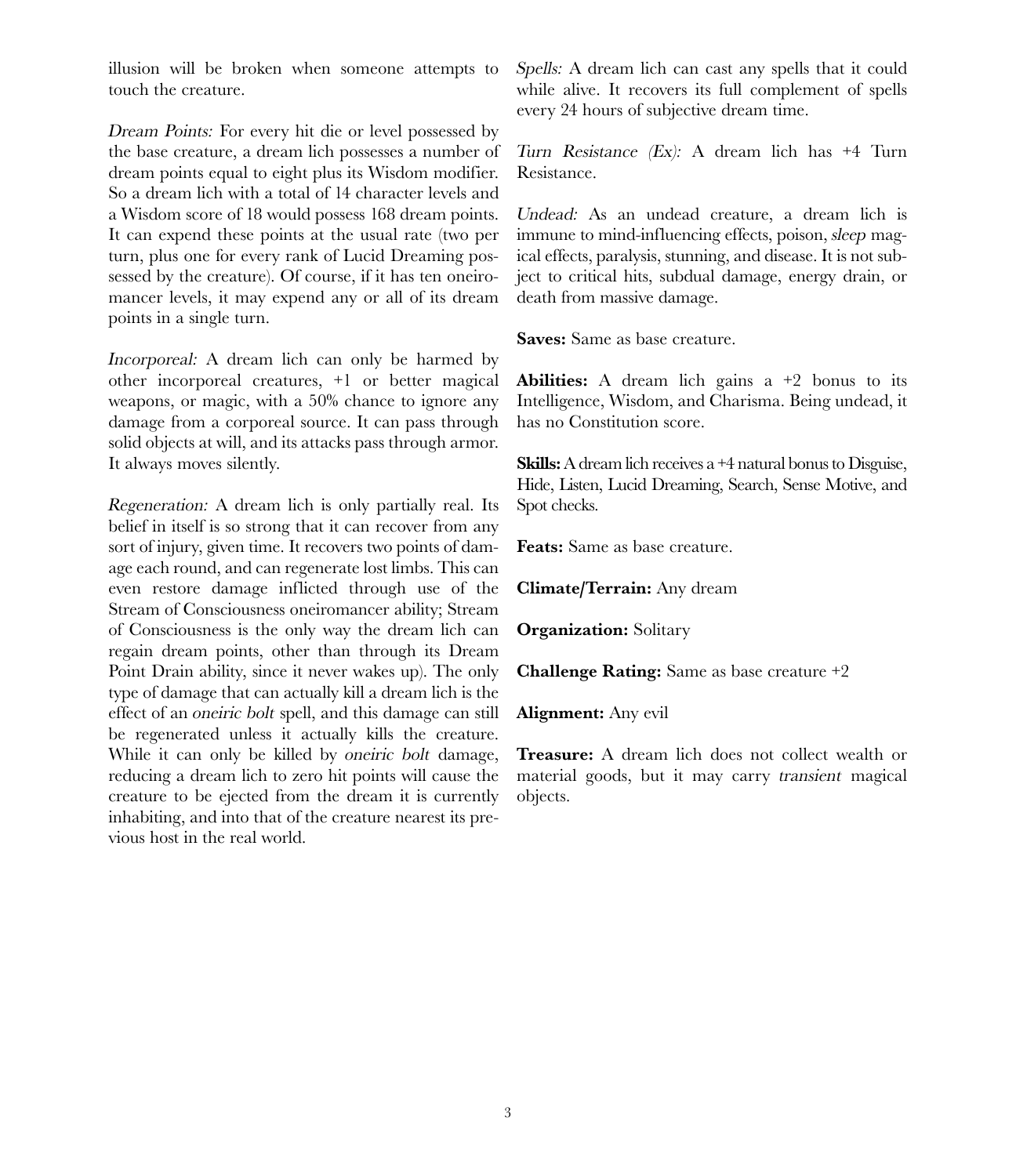### Occult Lore

Wizards study their academic magics in great halls of learning; sorcerers discover their spells through innate talent; clerics call upon the gods for divine favor. But what of those magic-users who delve into more obscure mystic traditions? What of those who tap into the power of the heavenly spheres, or awaken the secret essences of herbs to distill potent magical concoctions? Those whose gift lies in drawing spirits or elemental forces to do their bidding, or who can explore the twisting paths of a dreamer's mind? What of those whose very presence tampers with the familiar magic of arcane and divine spellcasters?



All these find their place in Occult Lore, a 240-page hardcover sourcebook of magical knowledge for D20 System players and GMs alike. Each of this book's ten chapters explores a different avenue of magical study, from the alchemist's quest for immortality through philosophical perfection to the improvised rituals of sympathetic magic. Whether you're searching for a new character concept, or looking for a few tricks to hide up your favorite magician's sleeve, this is the book for you.

#### Occult Lore features:

- New equipment to fill the laboratories of alchemists, astrologers and herbalists
- More than 100 new spells and rituals
- Twenty new herbs, and dozens of mundane and magical concoctions, poisons, and magic items derived from them
- Fourteen new PC classes, NPC classes, and Prestige Classes
- New adventuring environments: dreams, realm of the oneiromancer and the dream lich; and geomantic zones where magic is amplified or suppressed
- New feats, skills, clerical domains, and much more!

#### Ordering Information

If you would like to buy a copy of Occult Lore, print this page, fill in the form below, and bring it to your favorite game or book retailer. They'll be delighted to reserve a copy for you today! Need to find a store? Check the retail locator on our website.

WWW.ATLAS-GAMES.COM

#### Occult Lore Reservation Form

Print this out and bring it to your favorite game or book store!

**Please reserve a copy of Occult Lore, the newest Penumbra supplement from Atlas Games, for me!**

Name: \_\_\_\_\_\_\_\_\_\_\_\_\_\_\_\_\_\_\_\_\_\_\_\_\_\_\_\_\_\_\_\_\_\_\_\_\_\_\_ Telephone Number: \_\_\_\_\_\_\_\_\_\_\_\_\_\_\_\_\_\_\_\_\_\_\_\_\_\_

Additional Contact Information (e-mail, etc.):

ATTN RETAILER: Occult Lore should be in the hands of distributors by the end of June, 2002. If you have trouble acquiring the book from your preferred supplier, please contact Atlas Games directly at (651) 638-0077 for assistance.

Ordering Information: Stock No. AG3214, ISBN 1-58978-021-3, SRP \$29.95 (US)